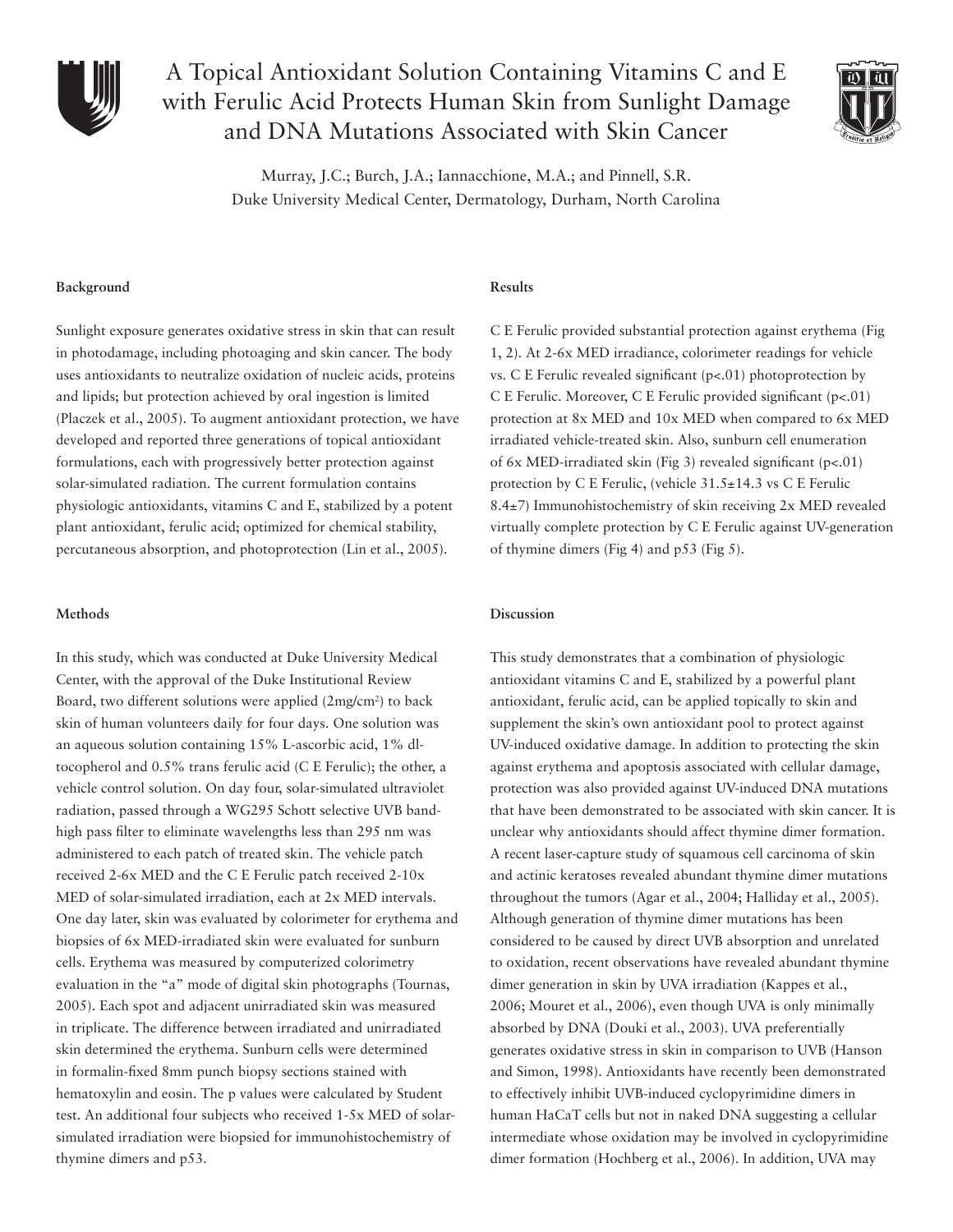inhibit DNA repair enzymes allowing thymine dimers to persist unrepaired and enter into DNA replication (Courdavault et al., 2004). p53 is induced by UV-irradiation in response to DNA damage (Chao et al., 2000) and oxidative stress (Meplan et al., 2000). p53 causes the cell to slow DNA replication and subsequent cell division allowing the cell more time to repair DNA damage. Reduction of p53 induction by C E Ferulic in this study may relate to protection of DNA damage and reduction of oxidative stress afforded by the antioxidants.

# **Conclusion**

Topical C E Ferulic provided substantial protection for human skin against solar simulator-induced oxidative skin damage, including erythema, sunburn cell formation and DNA mutations related to skin cancer.

# **References**

- 1. Agar NS, Halliday GM, Barnetson RS, Ananthaswamy HN, Wheeler M, Jones AM: The basal layer in human squamous tumors harbors more UVA than UVB fingerprint mutations: a role for UVA in human skin carcinogenesis. Proceedings of the National Academy of Sciences of the United States of America 101:4954-4959 (2004).
- 2. Chao C, Saito S, Anderson CW, Appella E, Xu Y: Phosphorylation of murine p53 at ser-18 regulates the p53 responses to DNA damage. Proceedings of the National Academy of Sciences of the United States of America 97:11936-41 (2000).
- 3. Courdavault S, Baudouin C, Charveron M, Favier A, Cadet J, Douki T: Larger yield of cyclobutane dimers than 8-oxo-7, 8-dihydroguanine in the DNA of UVA-irradiated human skin cells. Mutation Research 556:135-42 (2004).
- 4. Douki T, Reynaud-Angelin A, Cadet J, Sage E: Bipyrimidine photoproducts rather than oxidative lesions are the main type of DNA damage involved in the genotoxic effect of solar UVA radiation. Biochemistry 42: 9221-6 (2003).
- 5. Halliday GM, Agar NS, Barnetson RS, Ananthaswamy HN, Jones AM: UV-A fingerprint mutations in human skin cancer. Photochemistry & Photobiology 81:3-8 (2005).
- 6. Hanson KM, Simon JD: Epidermal trans-urocanic acid and the UV-A-induced photoaging of the skin. Proceedings of the National Academy of Sciences of the United States of America 95:10576-10578 (1998).
- 7. Hochberg M, Kohen R, Enk CD: Role of antioxidants in prevention of pyrimidine dimer formation in UVB irradiated human HaCaT keratinocytes. Biomedicine & Pharmacotherapy 60:233-7 (2006).
- 8. Kappes UP, Luo D, Potter M, Schulmeister K, Runger TM: Short- and long-wave UV light (UVB and UVA) induce similar mutations in human skin cells. Journal of Investigative Dermatology 126:667-75 (2006).
- 9. Lin FH, Lin JY, Gupta RD, Tournas JA, Burch JA, Selim MA, Monteiro-Riviere NA, Grichnik JM, Zielinski J, Pinnell SR: Ferulic acid stabilizes a solution of vitamins C and E and doubles its photoprotection of skin. Journal of Investigative Dermatology 125:826-32 (2005).
- 10. Meplan C, Richard MJ, Hainaut P: Redox signalling and transition metals in the control of the p53 pathway. Biochemical Pharmacology 59:25-33 (2000).
- 11. Mouret S, Baudouin C, Charveron M, Favier A, Cadet J, Douki T: Cyclobutane pyrimidine dimers are predominant DNA lesions in whole human skin exposed to UVA radiation. Proceedings of the National Academy of Sciences of the United States of America 103:13765-70 (2006).
- 12. Placzek M, Gaube S, Kerkmann U, Gilbertz KP, Herzinger T, Haen E, Przybilla B: Ultraviolet B-induced DNA damage in human epidermis is modified by the antioxidants ascorbic acid and D-alpha-tocopherol. Journal of Investigative Dermatology 124:304-7 (2005).
- 13. Tournas JA: A computerized method for skin erythema measurement. Journal of Investigative Dermatology 124:136 (2005).

Dr. Pinnell is a consultant for SkinCeuticals (Garland, TX). Dr. Zielinski is President of Zielinski Research (San Diego, CA).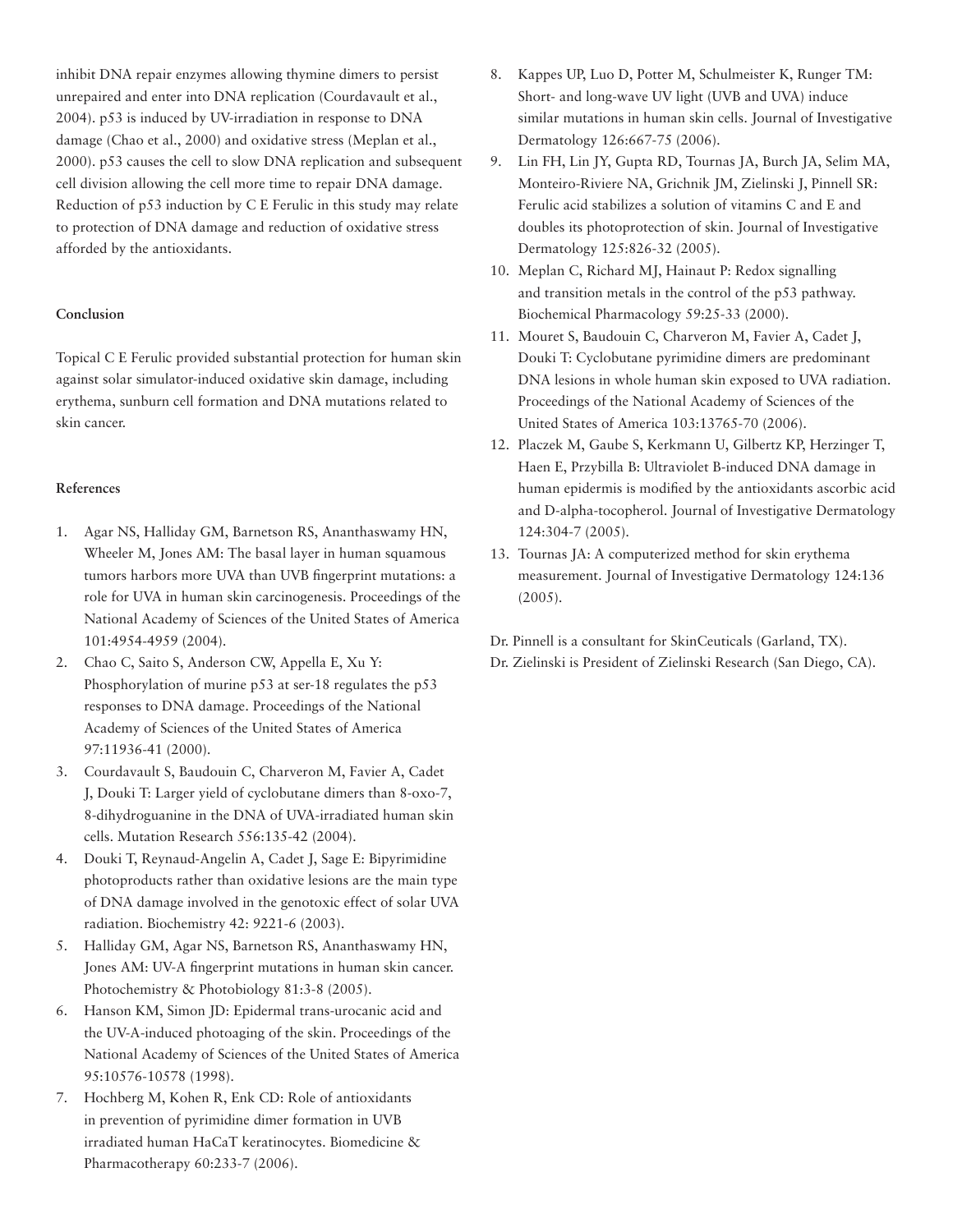



C E Ferulic and Vehicle were applied to back skin (2mg/cm2) daily for 4 days. Skin was irradiated with solar-simulated ultraviolet radiation, 2x to 10x minimal erythema doses (MED) at 2x MED intervals. Erythema was determined one day later.



### *Figure 2*

C E Ferulic and Vehicle were applied to back skin (2mg/cm2) daily for 4 days. Skin was irradiated with solar-simulated ultraviolet radiation, 2x to 10x minimal erythema doses (MED) at 2x MED intervals. Erythema was determined one day later by colorimetry of digital photographs. Mean  $\pm$  SD (n=9). \* p<.01 vs vehicle. \*\* p<.01 vs vehicle at 6x MED.



#### *Figure 3*

C E Ferulic and Vehicle were applied to back skin (2mg/cm2) daily for 4 days. Skin was irradiated with solar-simulated ultraviolet radiation, 2x to 10x minimal erythema doses (MED) at 2x MED intervals. Skin biopsies of 6x MED-treated skin were taken one day later. Sunburn cells were counted and are expressed as cells per millimeter of epidermis. Mean  $\pm$  SD (n=9). \* p<.01 vs vehicle.